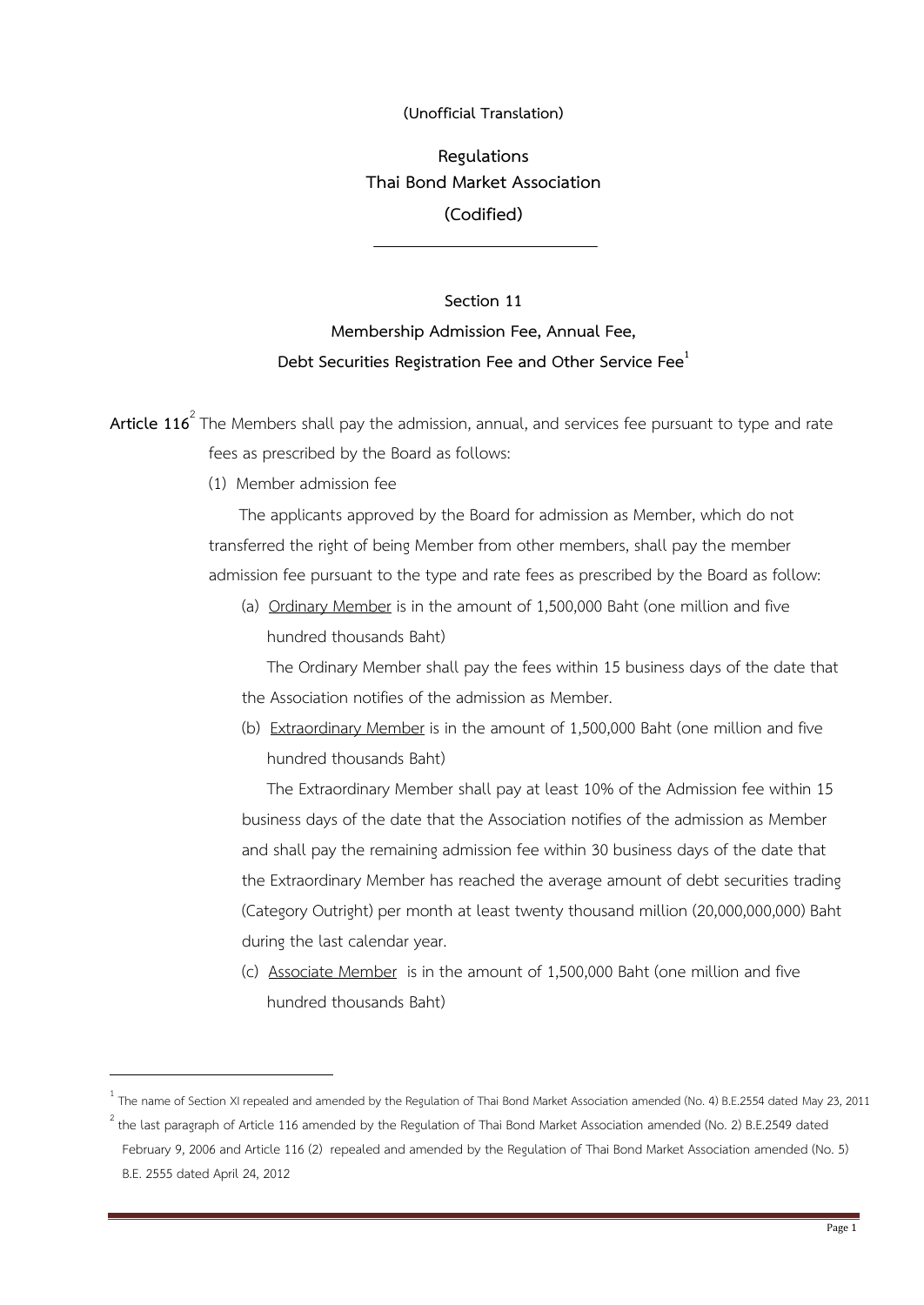The Associate Member shall pay at least 20% of the Admission fee within 15 business days of the date that the Association notifies of the admission as Member. and shall pay the remaining admission fee within 30 business days of the date that the Associate Member has reached the average amount of debt securities trading (Category Outright) per month at least one hundred thousand million (100,000,000) Baht during the last calendar year.

(2) Member annual fee

The Member shall pay the member annual fee to the Association pursuant to type and rate fees prescribed by the Board as follow:

- (a) Ordinary Member shall pay at least 50,000 Baht (fifty thousands Baht) but not to exceed 200,000 Baht (two hundred thousands Baht) by paying at the rate of 0.0005 percent of the outright debt instrument trading value of such Member within the last calendar year.
- (b) Extraordinary Member shall pay at least 50,000 Baht (fifty thousands Baht) but not to exceed 200,000 Baht (two hundred thousands Baht) by paying at the rate of 0.0001 percent of the outright debt instrument trading value of such Member within the last calendar year.
- (c) Associate Member shall pay 50,000 Baht (fifty thousands Baht).

The annual fee shall be paid in advance within the date of January,  $30<sup>th</sup>$  of each year. For the newly admitted Ordinary and Extraordinary Members, the annual fee shall be paid in full amount within 15 business days of the date that the Association notifies of the admission as Member.

In case of any Member which has started its membership during the year shall pay the annual fee in proportion to numbers of months that the membership is effective.

(3) Other service fees

 The Member shall pay the service fee to the Association pursuant to type and rate fees prescribed by the Board as follow:

- (a) Lease fees or service fees of using any computer system provided by the Association;
- (b) Any service fees provided to Members as prescribed by the Board

The exemption or extension of the period of payment of member admission fees and annual fees shall be done upon hearing the opinions of the Ordinary Member and the Extraordinary Member and approved by the Board.